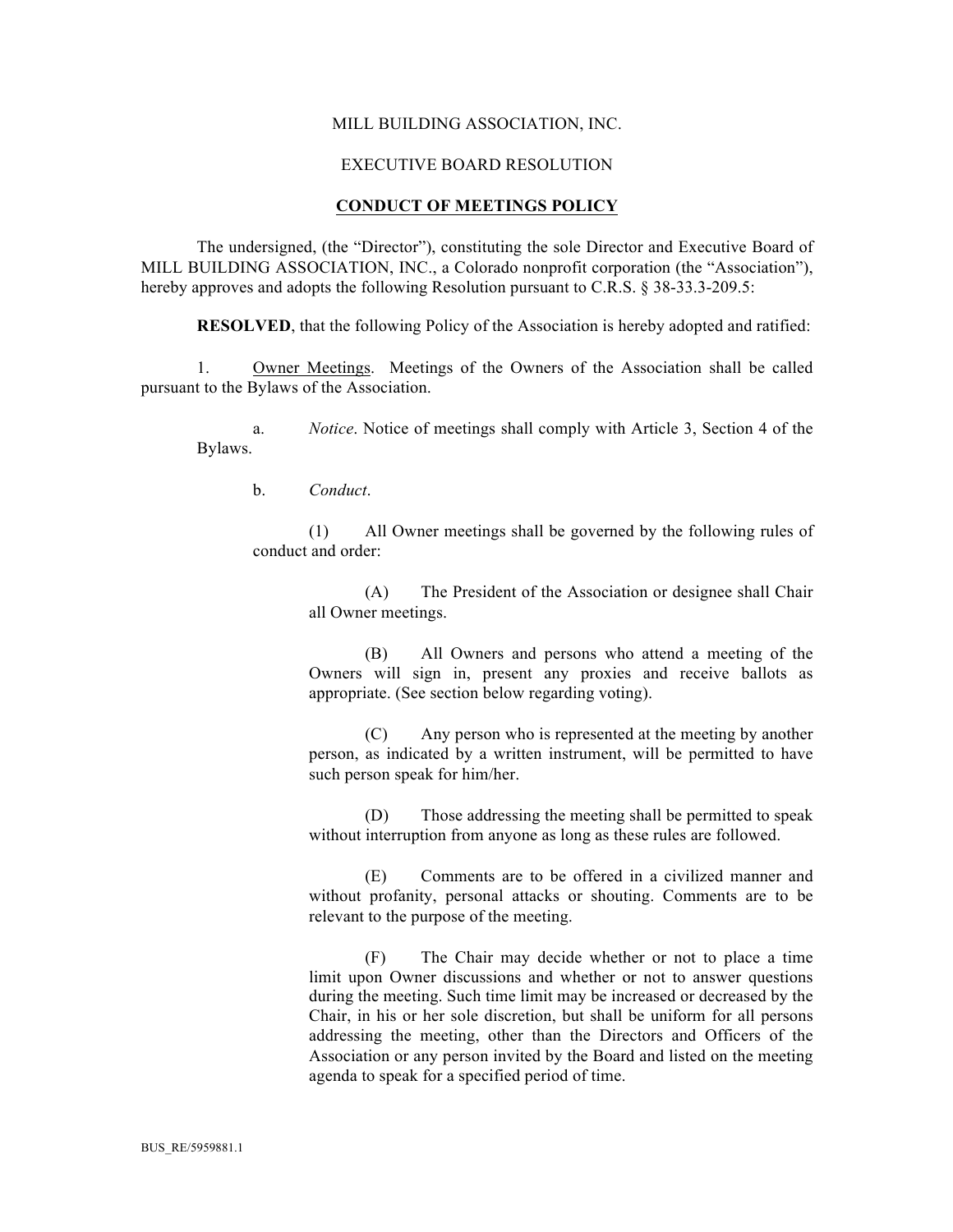(G) All actions and/or decisions will require a first and second motion.

(H) Anyone disrupting the meeting, as determined by the Chair, shall be asked to "come to order." Anyone who does not come to order will be requested to immediately leave the meeting.

(I) The Chair may establish such additional rules of order as may be necessary from time to time.

c. *Voting*.All votes taken at Owner meetings shall be taken as follows:

(1) Election of Board members in a contested election shall be conducted by secret ballot. Each Owner entitled to vote pursuant to the Bylaws shall receive a ballot. The ballot shall contain identifying information concerning the ballot holder in order to verify voting accuracy, but such information shall be kept confidential by the Association and not part of the public record of the vote or the meeting. In the event an Owner holds a proxy for another Owner, upon presentation of such proxy to the Secretary of the Association or the Secretary's designee, the Owner shall receive a secret ballot to cast the vote of the Owner who provided the proxy. The proxy shall be kept and retained by the Association.

(2) All other votes taken at a meeting of the Owners shall be taken in such method as determined by the Executive Board including acclamation, by hand, by voice or by ballot, unless otherwise required by law. At the discretion of the Board or upon request of twenty percent (20%) of the Owners who are present at the meeting or represented by proxy, if a quorum has been achieved, a vote on any matter affecting the Association on which all Owners are entitled to vote shall be by secret ballot.

(3) Written ballots shall be counted by a neutral third party or by a committee of volunteers. Such volunteers shall be Owners who are selected or appointed at an open meeting, in a fair manner, by the Chair of the Board or another person presiding during that portion of the meeting. The volunteers shall not be Board members and, in the case of a contested election for a Board position, shall not be candidates for such position.

(4) The individual(s) counting the ballots shall report the results of the vote to the Chair by indicating how many votes were cast for each individual or how many votes were cast in favor and against any issue, without reference to the names, addresses or other identifying information of Owners participating in such vote.

d. *Proxies*. Proxies may be given by any Owner as allowed by Article II, Section 7 of the Bylaws. All proxies shall be reviewed by the Association's Secretary or designee as to the following: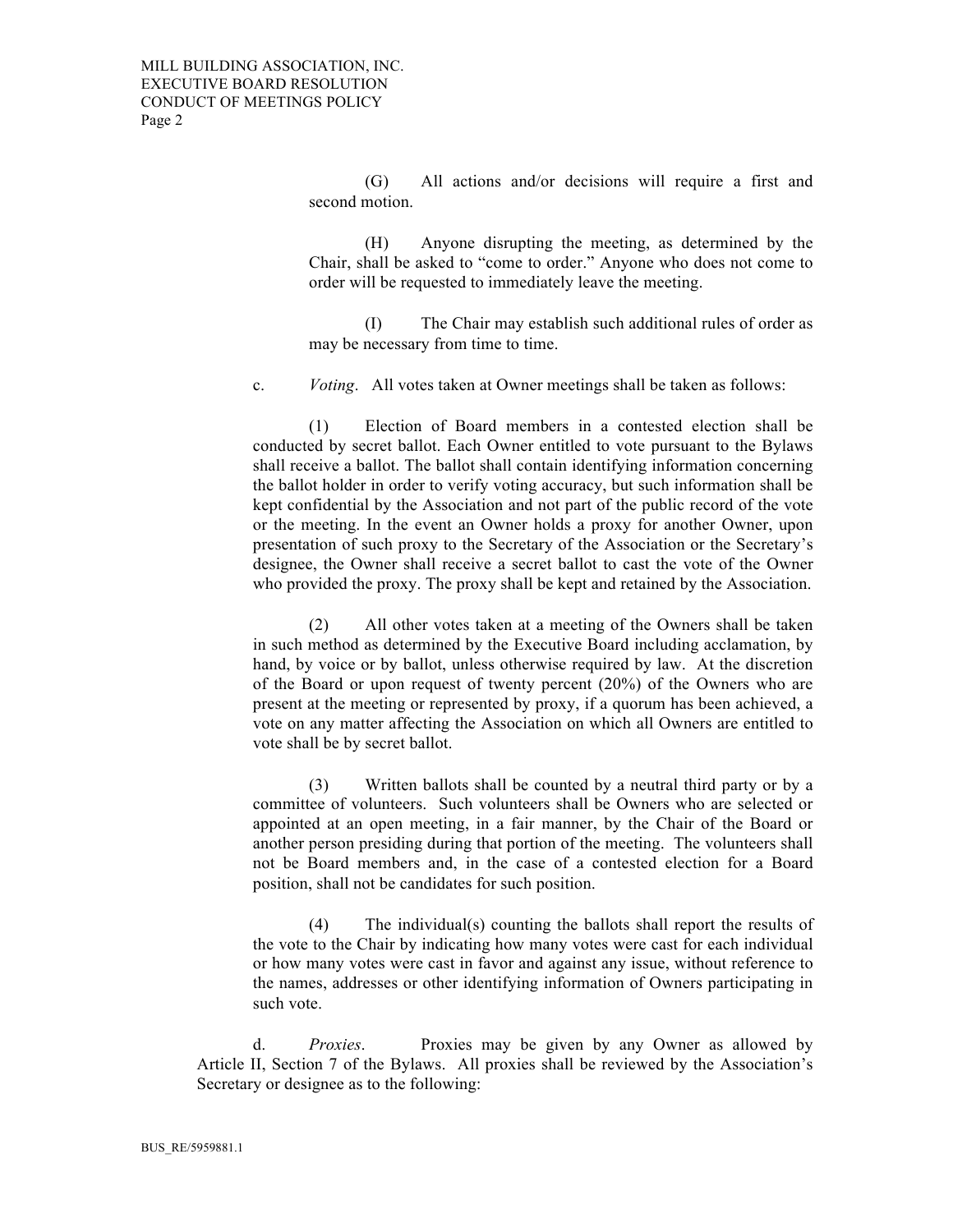- (1) Validity of the signature;
- (2) Signatory's authority to sign for the Owner;
- (3) Authority of the Owner to vote;
- (4) Conflicting proxies; and
- (5) Expiration of the proxy.

e. *Owner Education*. At the annual meeting of the Owners (members) (as provided in the Bylaws), or such other time as determined from time to time by the Board at least annually, the Association's attorney (or, if no such attorney, the Chair of the Executive Board) shall provide to the Owners an overview and explanation of the general operations of the Association, as well as provide education as to the rights and responsibilities of the Owners, the Association, and the Board under Colorado law, as required by C.R.S. Section 38-33.3-209.7.

2. Board Meetings. Meetings of the Executive Board of the Association shall be called pursuant to the Bylaws of the Association.

a. *Conduct***.** 

(1) All Board meetings shall be governed by the applicable rules of conduct and order set forth in Section 1(a) of this Policy.

b. *Owner Input***.** After a motion and second has been made on any matter to be discussed, but prior to a vote by the Directors, Owners present at such time shall be afforded an opportunity to speak on the motion as follows:

(1) The Chair will ask those Owners present if any person wishes to speak in favor or against the motion, and such person may speak, subject to the Chair's option to place reasonable and consistent time limits upon Owner discussions.

c. *Executive Session*. The members of the Executive Board or any committee thereof may hold an executive or closed door session and may restrict attendance to Board members and such other persons requested by the Board during a regular or specially announced meeting or a part thereof. Matters for discussion by an executive or closed session are limited to:

(1) Matters pertaining to employees of the Association or the managing agent's contract or involving the employment, promotion, discipline, or dismissal of an officer, agent, or employee of the association;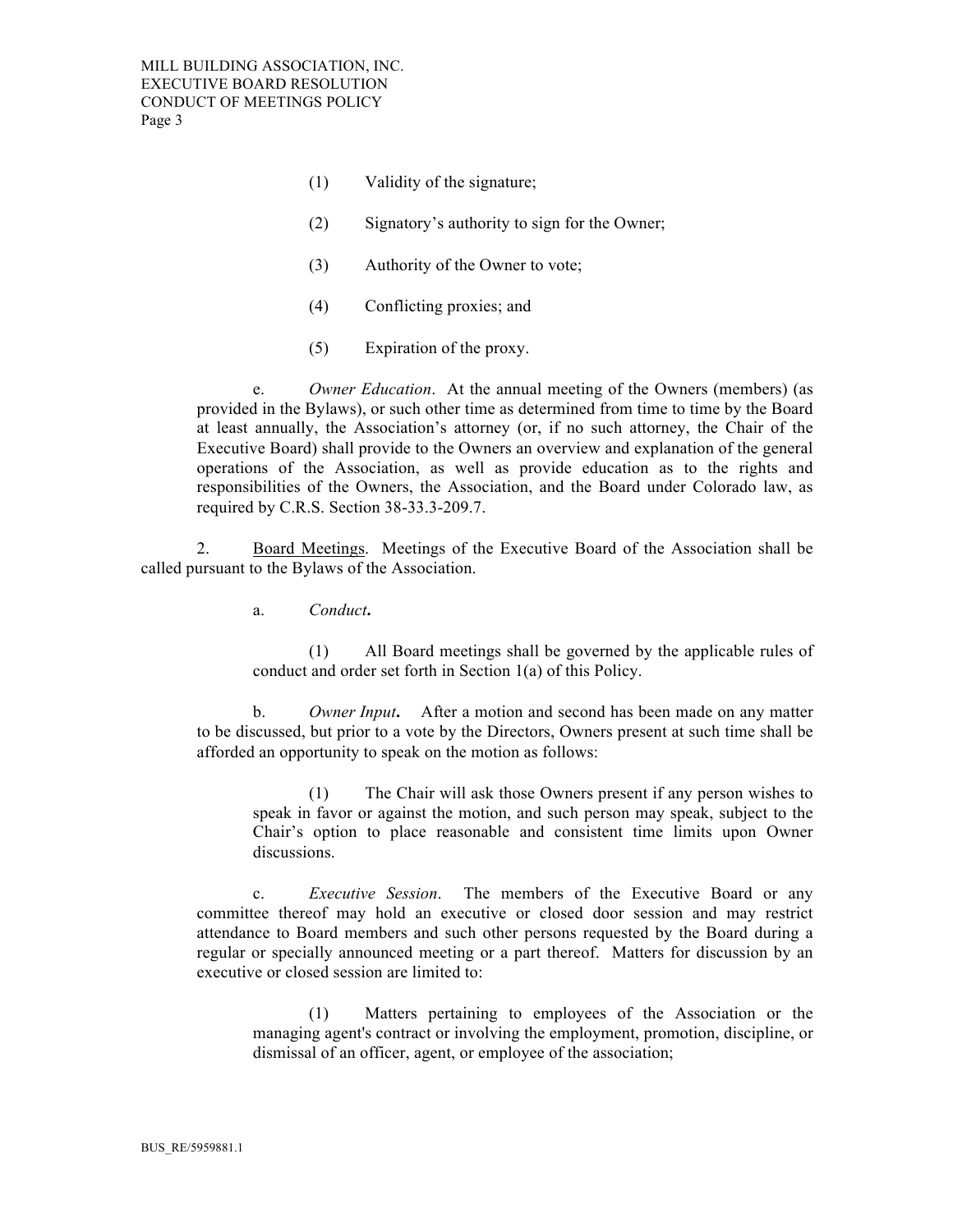(2) Consultation with legal counsel concerning disputes that are the subject of pending or imminent court proceedings or matters that are privileged or confidential between attorney and client;

(3) Investigative proceedings concerning possible or actual criminal misconduct;

(4) Matters subject to specific constitutional, statutory, or judicially imposed requirements protecting particular proceedings or matters from public disclosure;

(5) Any matter the disclosure of which would constitute an unwarranted invasion of individual privacy;

(6) Review of or discussion relating to any written or oral communication from legal counsel.

3. Attorney-Client Privileged Communications. Upon the final resolution of any matter for which the Board received legal advice or that concerned pending or contemplated litigation, the Board may elect to preserve the attorney-client privilege in any appropriate manner, or it may elect to disclose such information, as it deems appropriate, about such matter in an open meeting.

4. Definitions. Unless otherwise defined in this Policy, initially capitalized or terms defined in the Condominium Declaration for the Mill Building Condominium ("Declaration") and Bylaws of MILL BUILDING ASSOCIATION, INC. ("Bylaws") shall have the same meaning herein.

5. Supplement to Law. The provisions of this Policy shall be in addition to and in supplement of the terms and provisions of the Declaration, Bylaws, and the laws of the State of Colorado governing the Association.

6. Deviations. The Board may deviate from the procedures set forth in this Policy if in its sole discretion such deviation is reasonable under the circumstances.

7. Defenses. Failure of the Association to comply with any provision in this Policy shall not be deemed a defense to payment of Assessments or other charges, late charges, return check charges, attorney's fees and/or costs otherwise payable to the Association.